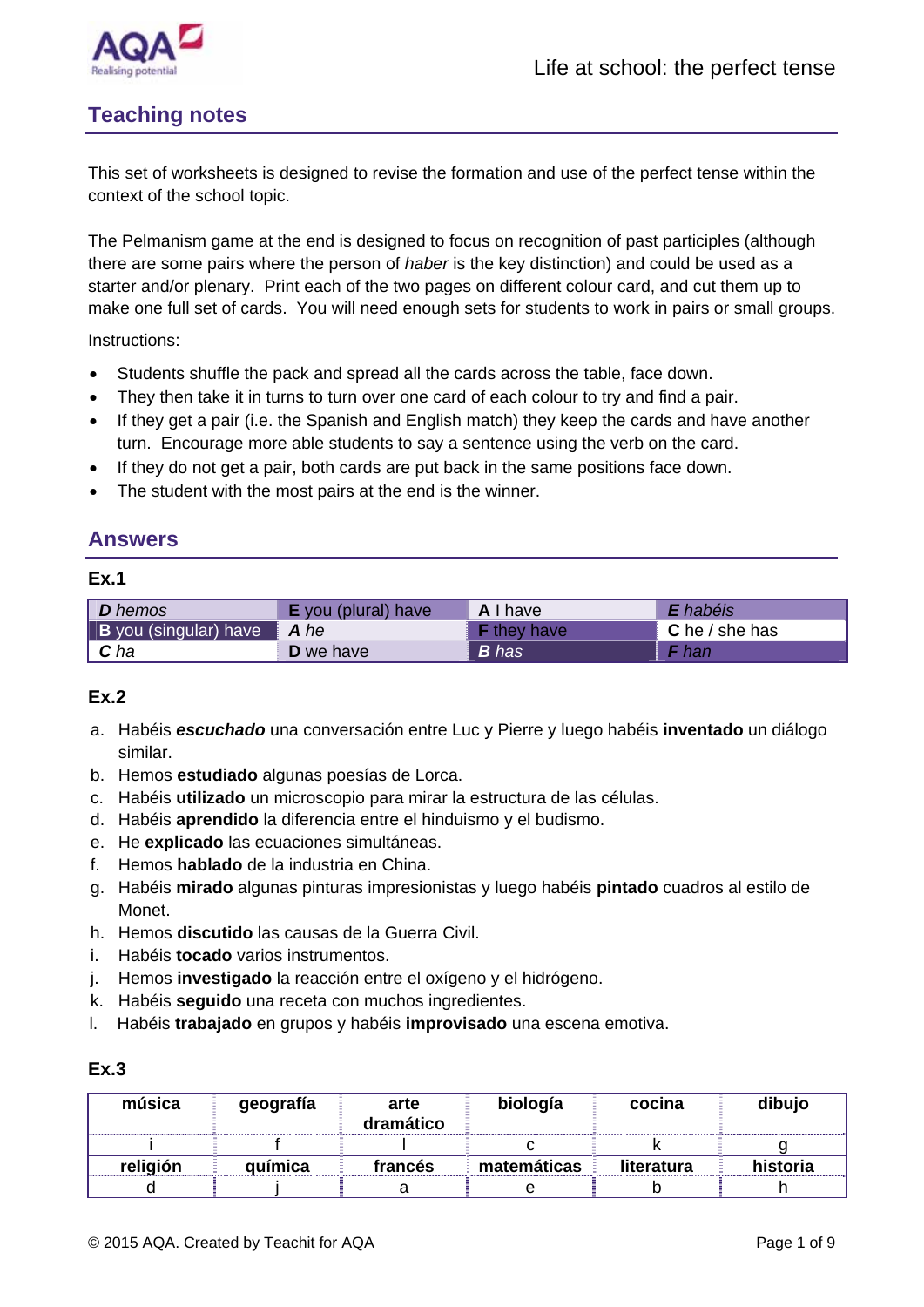| Verb      | <b>Meaning</b>   | <b>Past participle</b> |
|-----------|------------------|------------------------|
| abrir     | to open          | abierto                |
| decir     | to say / to tell | dicho                  |
| describir | to describe      | descrito               |
| devolver  | to give back     | devuelto               |
| escribir  | to write         | escrito                |
| hacer     | to do / to make  | hecho                  |
| leer      | to read          | leído                  |
| morir     | to die           | muerto                 |
| poner     | to put           | puesto                 |
| romper    | to break         | roto                   |
| ver       | to see           | visto                  |
| volver    | to return        | vuelto                 |

# **Ex.4**

# **Ex.5**

|              | a. What has the student not done?                                | His/her homework.                   |
|--------------|------------------------------------------------------------------|-------------------------------------|
|              | b. What do you think una chincheta might be?                     | A drawing pin.                      |
|              | c. What have they done as a result of the fumes?                 | Opened all the windows in the lab.  |
|              | d. What has the student written?                                 | ∃A song.                            |
|              | e. What has happened to the test tube?                           | Juan Ramón has broken it.           |
|              | f. What was the film about?                                      | Drugs.                              |
|              | g. What has the teacher still not returned?                      | Exercise books.                     |
|              | h. How much of the play have they read?                          | The first act.                      |
| $\mathbf{L}$ | What has Felipe told his friend?                                 | He wants to go out with Rosa.       |
| $\mathbf{L}$ | What has the student described?                                  | His/her ideal school.               |
|              | k. What has happened to the plants in the biology lab?           | They have died during the holidays. |
| I.           | Why is it surprising that the student has returned to<br>school? | She is still ill.                   |

# **Ex.6**

Individual answers.

# **Ex.7**

- a. ¿Qué ha pasado?
- b. ¡He olvidado mi diccionario!
- c. ¿Cuántos grupos han terminado el experimento?
- d. ¿Habéis visto al director esta mañana?
- e. ¿Dónde has escondido mis gafas?
- f. ¿Qué asignaturas optativas has escogido?
- g. ¡Ya hemos hecho este ejercicio!
- h. ¿Hemos jugado al baloncesto este trimestre?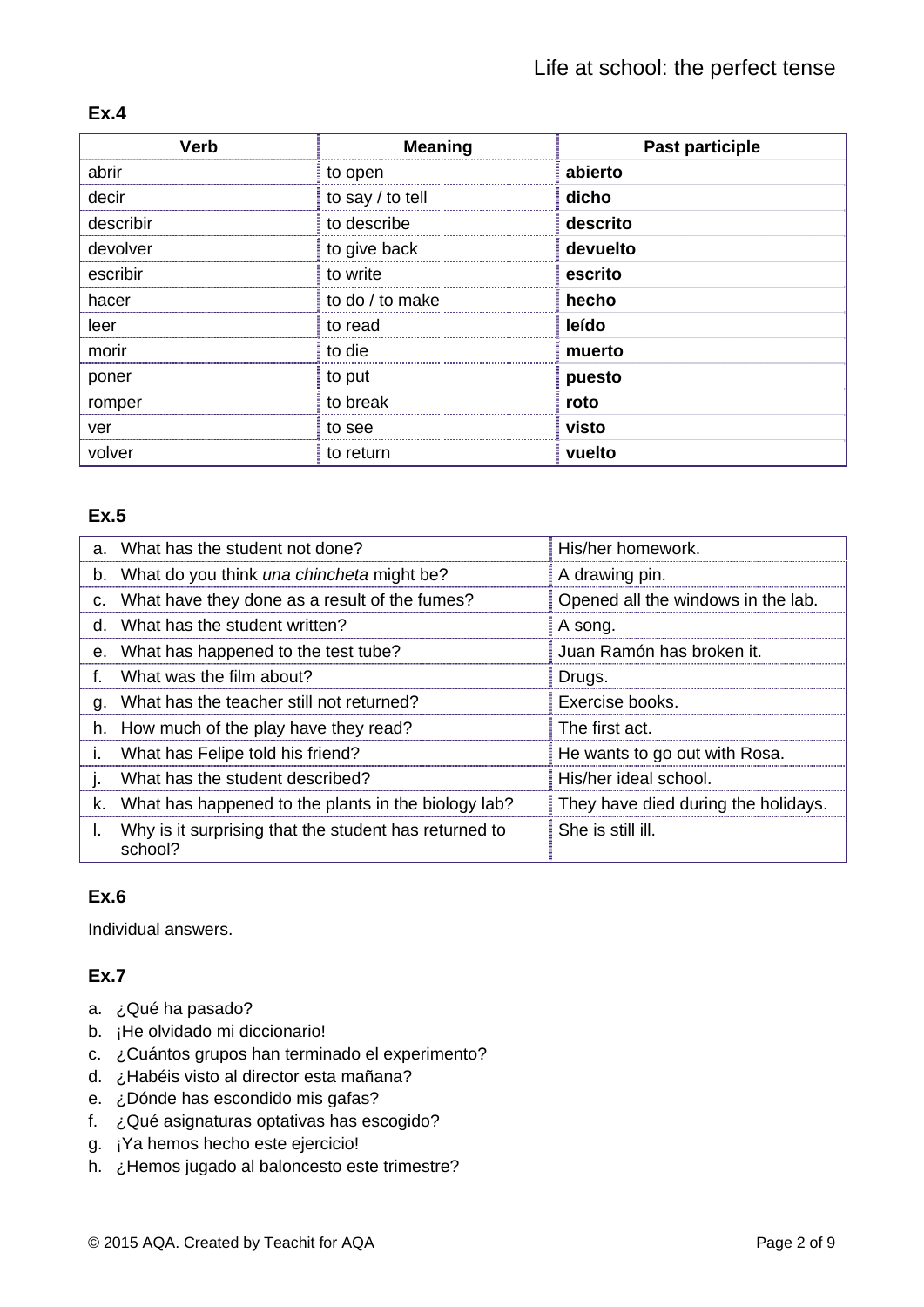**The perfect tense** is used to talk about something that **has happened** in the recent past. It works very much like the same tense in English. Look at these examples:

| He terminado el ejercicio.        | I have finished the exercise.          |
|-----------------------------------|----------------------------------------|
| Has trabajado mucho.              | You have worked hard.                  |
| Ha hablado con el profesor.       | He has spoken with the teacher.        |
| Hemos comido en la cantina.       | We have eaten in the canteen.          |
| Habéis llegado muy tarde.         | You have arrived very late.            |
| Han decidido ir a la universidad. | They have decided to go to university. |

You need **two words** to form this tense in Spanish. The first word is part of the verb **to have**. But you don't use *tener* (as you would in sentences like '*tengo una clase de geografía'*. In Spanish there is another verb specially used for this purpose: *haber*.

The form of *haber* you choose depends on the person you are talking about. Check that you have understood how this works by colouring in the pairs below. The first one has been done as an example.

# **Ex.1**

| hemos               | you (plural) have | have      | habéis        |
|---------------------|-------------------|-----------|---------------|
| you (singular) have | he                | they have | he/she/it has |
| ha                  | we have           | has       | han           |

The second word you need is a **past participle**, which is easy to form from the infinitive:

- If the infinitive ends in **–ar**, replace this ending with **–ado**. E.g. *estudiar*  $\rightarrow$  *estudiado*. This is the biggest group of infinitives.
- If it ends in **–er** or **–ir**, replace the ending with **–ido**. E.g. *aprender*  $\rightarrow$  *aprendido*; *discutir*  $\rightarrow$  *discutido*.

To say something **hasn't** happened, simply put *no* in front of both parts of the verb: *No he terminado el ejercicio.* I haven't finished the exercise.

If you ask a question, this makes no difference to the form of the verb: *¿Por qué habéis llegado tan tarde?* Why have you arrived so late?

With a reflexive verb, you simply put the reflexive part in front: *Te has concentrado muy bien*. You have concentrated very well.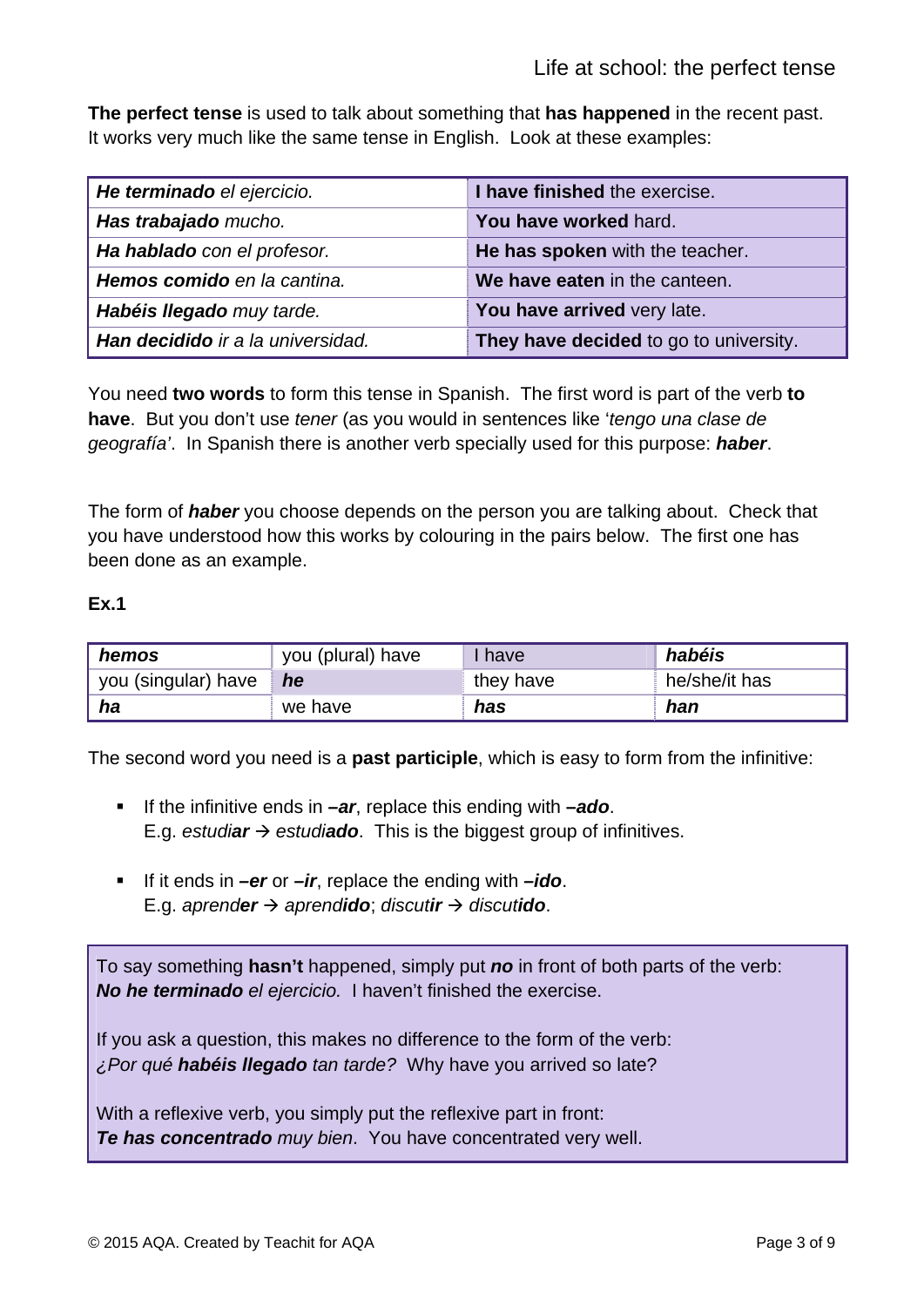**Ex.2** Change the verbs given in brackets into past participles to complete this summary of what one class of students has studied recently across different subjects.

a. Habéis escuchado una conversación entre Luc y Pierre y luego habéis

| un diálogo similar. (escuchar, inventar)                                                                 |  |
|----------------------------------------------------------------------------------------------------------|--|
| b. Hemos _______________________ algunas poesías de Lorca. (estudiar)                                    |  |
| c. Habéis ________________________ un microscopio para mirar la estructura de las células.<br>(utilizar) |  |
| d. Habéis ____________________ la diferencia entre el hinduismo y el budismo. (aprender)                 |  |
| e. He _____________________las ecuaciones simultáneas. (explicar)                                        |  |
| f. Hemos __________________ de la industria en China. (hablar)                                           |  |
| g. Habéis ______________________ algunas pinturas impresionistas y luego habéis                          |  |
| cuadros al estilo de Monet. (mirar, pintar)                                                              |  |
| h. Hemos __________________ las causas de la Guerra Civil. (discutir)                                    |  |
| i. Habéis _____________________varios instrumentos. (tocar)                                              |  |
| j. Hemos __________________ la reacción entre el oxígeno y el hidrógeno. (investigar)                    |  |
| k. Habéis ___________________ una receta con muchos ingredientes. (seguir)                               |  |
|                                                                                                          |  |
| (trabajar, improvisar)                                                                                   |  |

**Ex.3** Match each sentence above to the subject it relates to in the grid below:

| música   | geografía | arte<br>dramático | biología    | cocina     | dibujo   |
|----------|-----------|-------------------|-------------|------------|----------|
|          |           |                   |             |            |          |
| religión | química   | francés           | matemáticas | literatura | historia |
|          |           | a                 |             |            |          |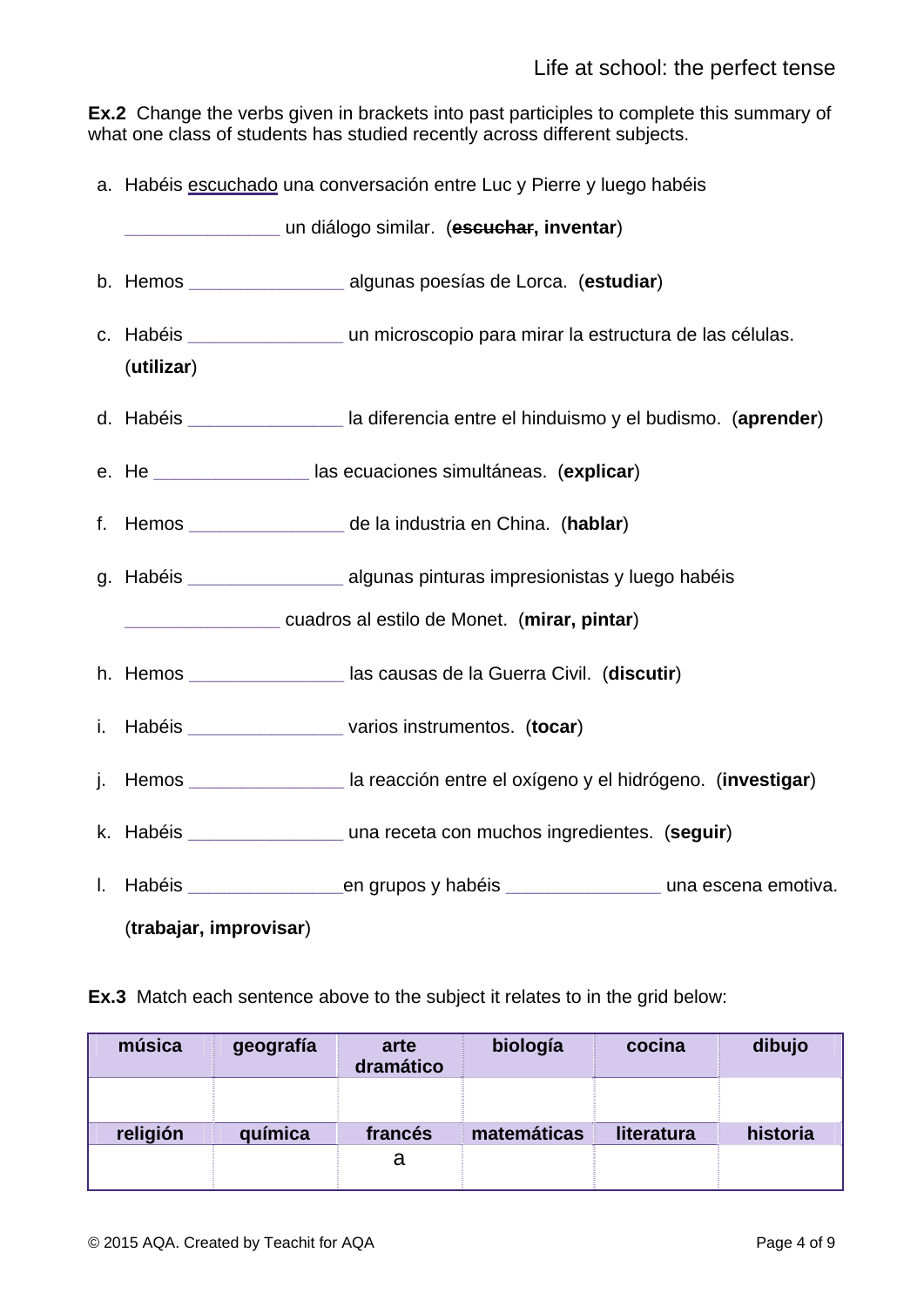**Ex.4** There are a few past participles which don't follow the regular patterns. Use the bold past participles in sentences a-l to complete the grid below.

a. Hemos **abierto** todas las ventanas del laboratorio a causa del humo. ✓

- b. ¿Por qué no has **hecho** tus deberes?
- c. ¡Jaime ha **puesto** una chincheta en la silla del profe!
- d. He **escrito** una canción.
- e. Juan Ramón ha **roto** una probeta.
- f. Hemos **visto** una película sobre las drogas.
- g. El profesor todavía no ha **devuelto** nuestros cuadernos.
- h. Hemos **leído** el primer acto de *La casa de Bernarda Alba*.
- i. Felipe me ha **dicho** que quiere salir con Rosa.
- j. He **descrito** mi colegio ideal.
- k. ¡Todas las plantas en el laboratorio de biología han **muerto** durante las vacaciones!
- l. ¿Por qué has **vuelto** al colegio? Todavía estás enferma.

| <b>Verb</b> | <b>Meaning</b>   | <b>Past participle</b> |
|-------------|------------------|------------------------|
| abrir       | to open          | abierto                |
| decir       | to say / to tell |                        |
| describir   | to describe      |                        |
| devolver    | to give back     |                        |
| escribir    | to write         |                        |
| hacer       | to do / to make  |                        |
| leer        | to read          |                        |
| morir       | to die           |                        |
| poner       | to put           |                        |
| romper      | to break         |                        |
| ver         | to see           |                        |
| volver      | to return        |                        |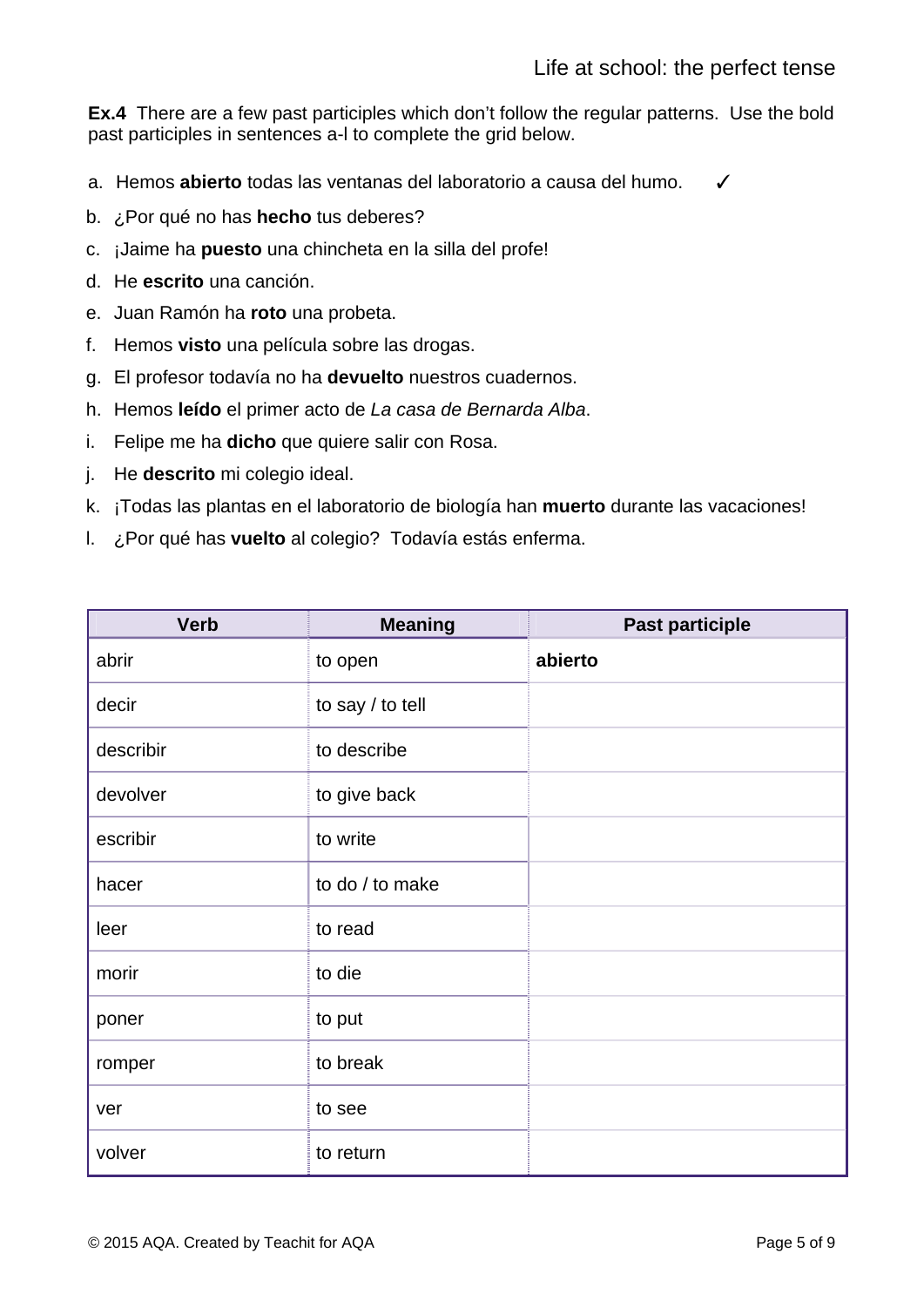**Ex.5** Now answer these questions in English about each of the sentences in Ex.4:

|    | a. What has the student not done?                                |  |
|----|------------------------------------------------------------------|--|
|    | b. What do you think una chincheta<br>might be?                  |  |
|    | c. What have they done as a result of<br>the fumes?              |  |
|    | d. What has the student written?                                 |  |
|    | e. What has happened to the test<br>tube?                        |  |
|    | f. What was the film about?                                      |  |
|    | g. What has the teacher still not<br>returned?                   |  |
|    | h. How much of the play have they<br>read?                       |  |
|    | i. What has Felipe told his friend?                              |  |
| j. | What has the student described?                                  |  |
|    | k. What has happened to the plants in<br>the biology lab?        |  |
| L. | Why is it surprising that the student<br>has returned to school? |  |

**Ex.6** Write your own answers to the questions below (in your exercise book). Then ask a partner to interview you in Spanish.

- a. ¿Qué asignaturas optativas has escogido?
- b. ¿Qué idiomas has aprendido?
- c. ¿Qué ciencias has estudiado?
- d. ¿Has aprendido a tocar algún instrumento musical?
- e. ¿Has ido alguna vez de excursión con el colegio?
- f. ¿Has hecho intercambio con un chico / una chica español(a)?
- g. ¿Has ganado muchos premios?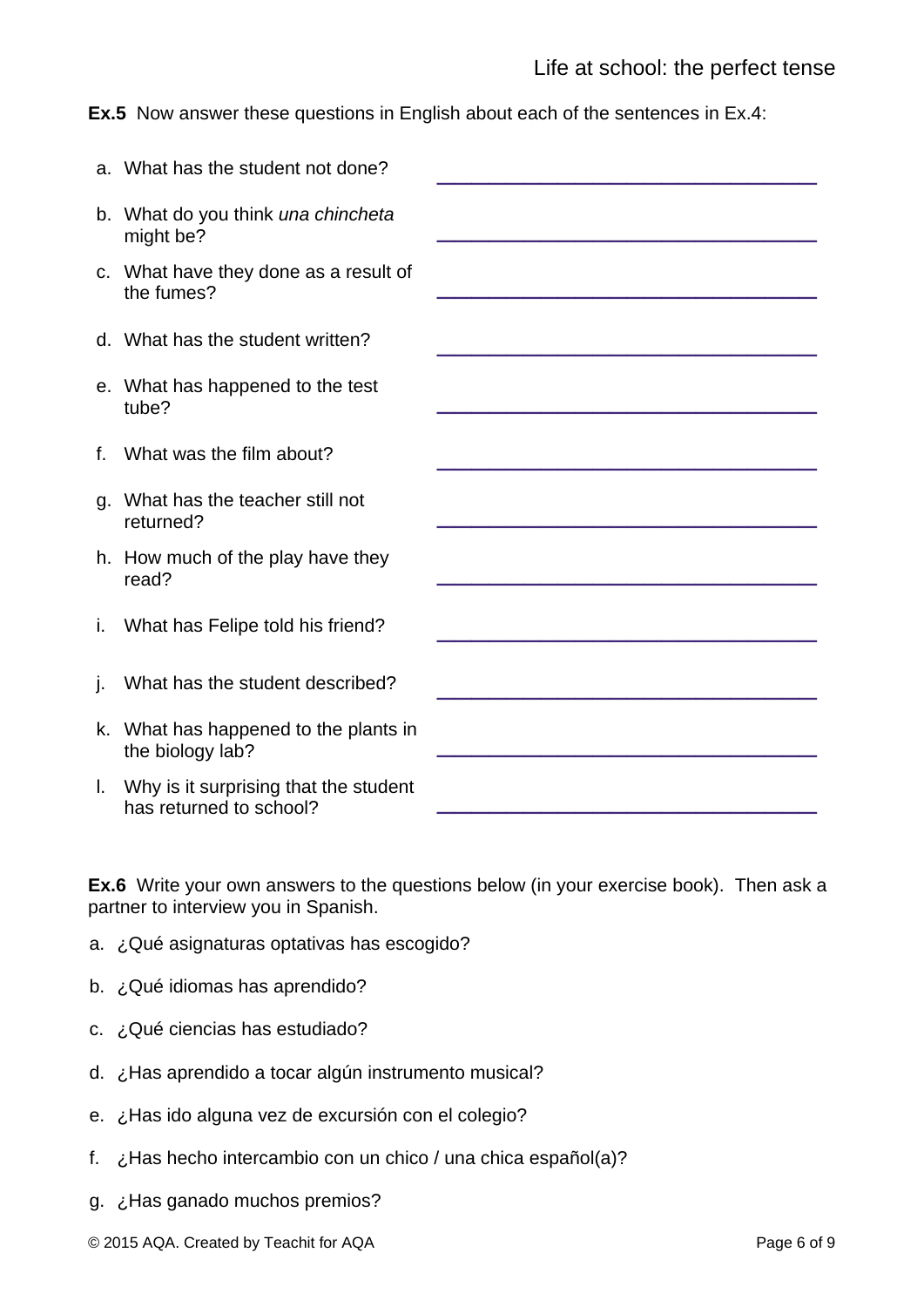**Ex.7** Translate the following school phrases into Spanish by reordering the muddled words in the square brackets. For more challenge, cover the muddled words with a sheet of paper that you slide gradually down the page as you complete this task independently.

**\_\_\_\_\_\_\_\_\_\_\_\_\_\_\_\_\_\_\_\_\_\_\_\_\_\_\_\_\_\_\_\_\_\_\_\_\_\_\_\_\_\_\_\_\_\_\_\_\_\_** 

**\_\_\_\_\_\_\_\_\_\_\_\_\_\_\_\_\_\_\_\_\_\_\_\_\_\_\_\_\_\_\_\_\_\_\_\_\_\_\_\_\_\_\_\_\_\_\_\_\_\_**

**\_\_\_\_\_\_\_\_\_\_\_\_\_\_\_\_\_\_\_\_\_\_\_\_\_\_\_\_\_\_\_\_\_\_\_\_\_\_\_\_\_\_\_\_\_\_\_\_\_\_**

**\_\_\_\_\_\_\_\_\_\_\_\_\_\_\_\_\_\_\_\_\_\_\_\_\_\_\_\_\_\_\_\_\_\_\_\_\_\_\_\_\_\_\_\_\_\_\_\_\_\_**

**\_\_\_\_\_\_\_\_\_\_\_\_\_\_\_\_\_\_\_\_\_\_\_\_\_\_\_\_\_\_\_\_\_\_\_\_\_\_\_\_\_\_\_\_\_\_\_\_\_\_**

**\_\_\_\_\_\_\_\_\_\_\_\_\_\_\_\_\_\_\_\_\_\_\_\_\_\_\_\_\_\_\_\_\_\_\_\_\_\_\_\_\_\_\_\_\_\_\_\_\_\_**

**\_\_\_\_\_\_\_\_\_\_\_\_\_\_\_\_\_\_\_\_\_\_\_\_\_\_\_\_\_\_\_\_\_\_\_\_\_\_\_\_\_\_\_\_\_\_\_\_\_\_**

# **a. What has happened?**

Example: ¿Qué ha pasado? [¿ha Qué pasado?]

# **b. I have forgotten my dictionary.**

[¡diccionario olvidado mi He!]

# **c. How many groups have finished the experiment?**

[¿grupos experimento han Cuántos terminado el?]

# **d. Have you (pl) seen the headmaster this morning?**

[¿esta visto director Habéis mañana al?]

# **e. Where have you hidden my glasses?**

[¿mis escondido has Dónde gafas?]

### **f. What optional subjects have you chosen?**

[¿escogido Qué optativas has asignaturas?]

### **g. We've already done this exercise!**

[¡ejercicio hemos este Ya hecho!]

### **h. Have we played basketball this term?**

[¿trimestre jugado al Hemos este baloncesto?]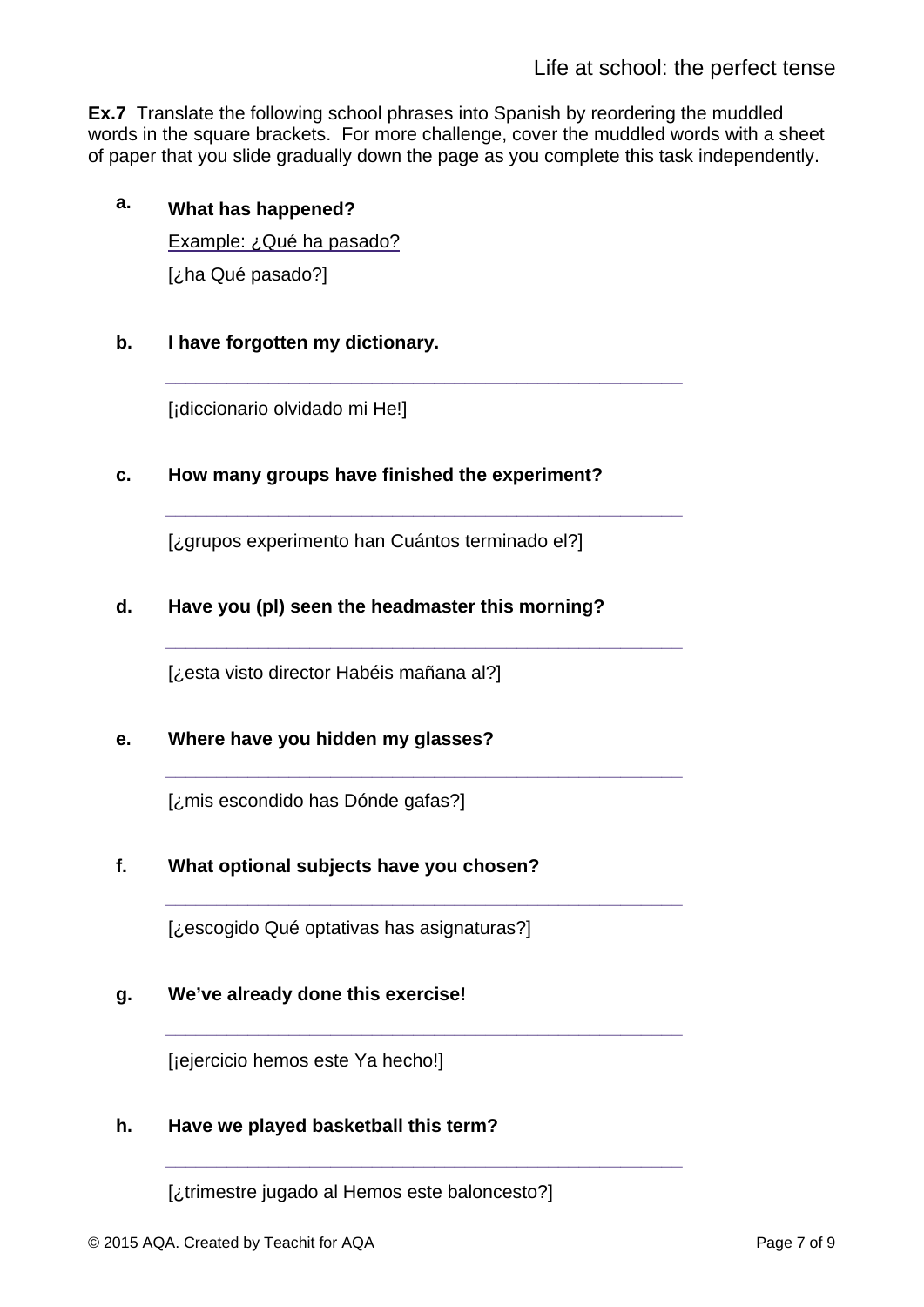# **Pelmanism game**



| Hemos<br>vuelto        | He hecho           | <b>Habéis</b><br>trabajado |
|------------------------|--------------------|----------------------------|
| Han puesto             | Habéis<br>visto    | He roto                    |
| Ha<br>escuchado        | Has<br>aprendido   | Hemos<br>dicho             |
| He comido              | Hemos<br>terminado | <b>Habéis</b><br>comido    |
| Han escrito            | Has<br>estudiado   | Ha<br>aprendido            |
| Has abierto            | Han<br>trabajado   | Ha leído                   |
| He hablado E Ha mirado |                    | <b>Hemos</b><br>discutido  |